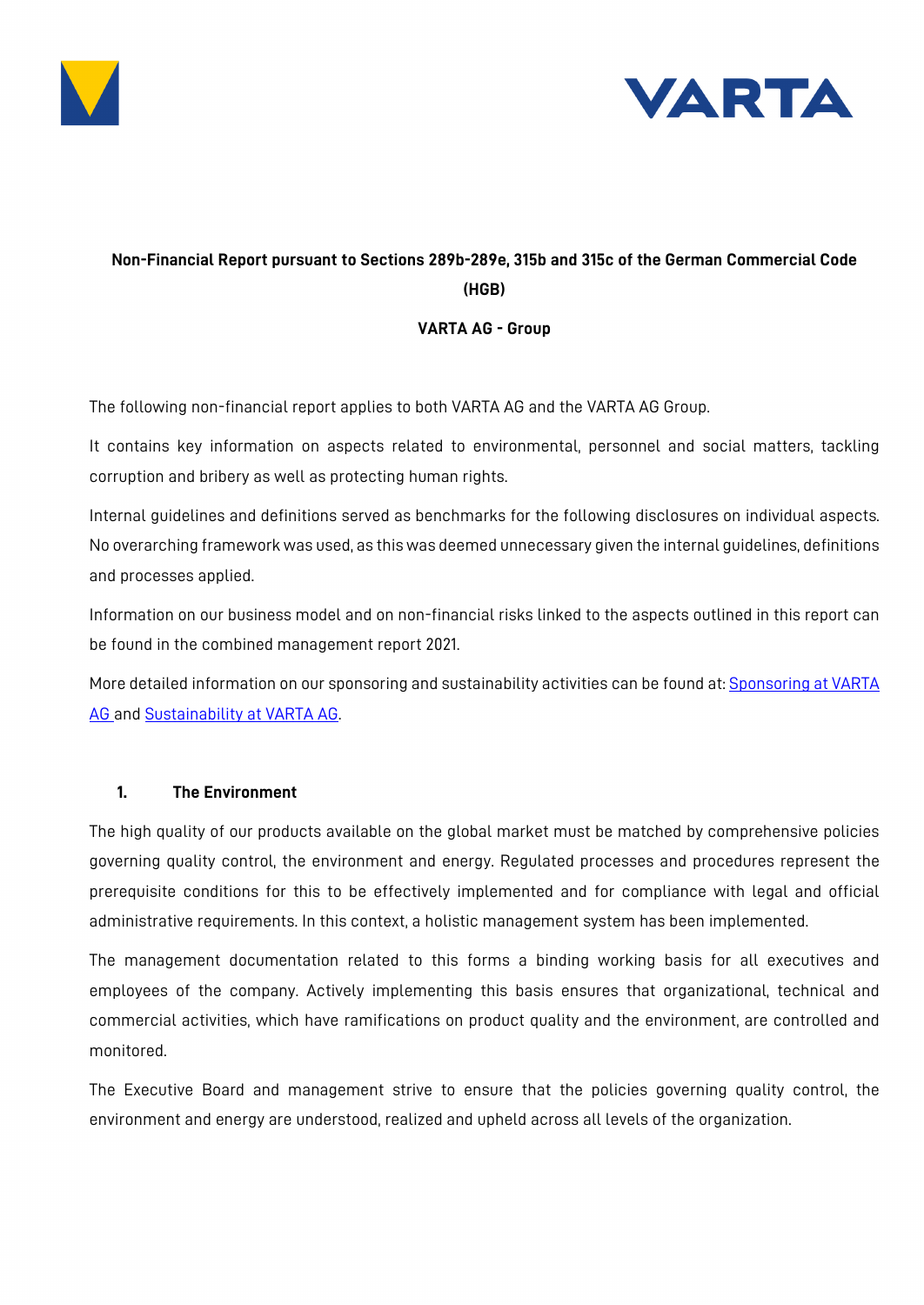



We regard as essential manufacturing processes which seek to minimize environmental damage and conserve resources in addition to regulations governing the re-usability of products.

Our environmental targets include the following:

- Sustainable products: We assess the potential environmental impact of our products across the entire life cycle, starting with product development. We strive to conserve resources by using materials sparingly and ensuring that our products can be recycled or reused. Our aim is to continually reduce the use of hazardous substances with a high environmental impact, for example by way of substitution.
- Environmentally friendly production processes: Our focus is on cutting-edge production technologies with integrated environmental protection processes to conserve resources and reduce emissions.
- Expertise and protection of employees: The employees' sense of responsibility towards environmental protection is regularly encouraged and augmented by way of information, qualifications and motivation.
- Partnership based on trust: We impress upon our suppliers the importance of operating within equivalent environmental guidelines. Working closely with qualified waste management companies right up to the final waste disposal path is a duty which we take very seriously.

Our environmental management system is monitored by TÜV within the scope of audits in accordance with ISO 14001. Since 2006, waste has been consistently sorted and recovered in lieu of disposal. We comply with the legal requirements regarding emissions control. The groundwater remediation and monitoring measures implemented at the Ellwangen site have been consistently pursued since 1990.

Issues concerning the environment and energy are discussed and suitable measures defined in order to continuously improve the environmental management system during regular "Environment" and "Energy" management review meetings.

The consumption of resources (waste, water, treated wastewater) per delivered battery has also steadily fallen since 2015.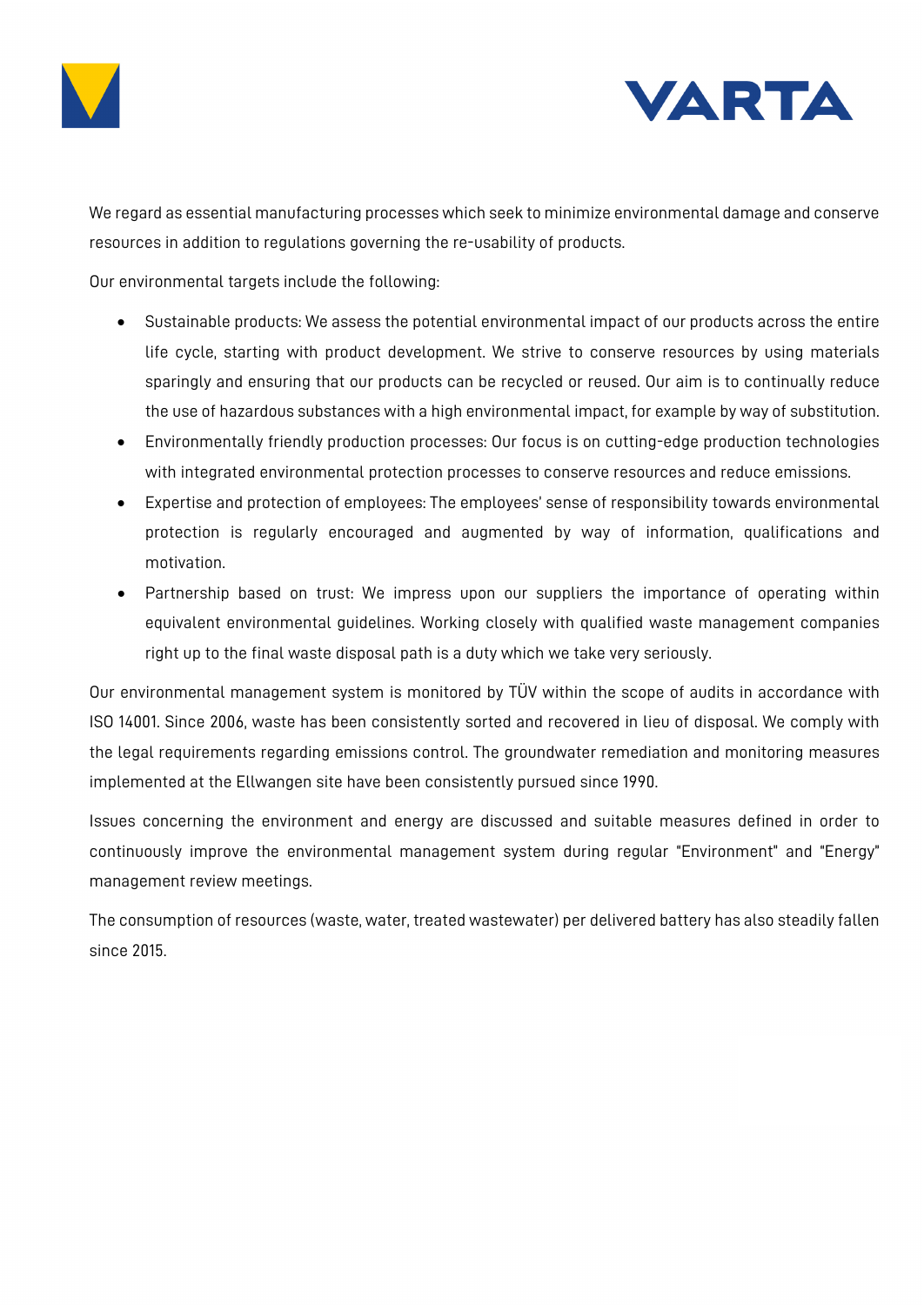



# **2. EU taxonomy**

With the action plan for financing sustainable growth (Action Plan on Sustainable Finance), the European Commission essentially aims to make the economic and financial system across the European Union (EU) more sustainable and achieve climate neutrality by 2050. The core measure underpinning this action plan is the EU Taxonomy Regulation.

In the context of the EU Taxonomy Regulation, VARTA reports below on the share of taxonomy-eligible and non-taxonomy-eligible economic activities in its sales revenues, capital expenditure (CapEx) and operating expenditure (OpEx).

The criteria of EU Environmental Objective 1: "Climate Change Mitigation" are relevant to VARTA. VARTA's economic activities can be assigned in particular to criteria set 3.4 "Manufacture of batteries", which covers rechargeable battery solutions for transport, energy storage and other industrial applications. Other VARTA products do not meet the requirements of criteria set 3.4, but potentially have a significantly better product carbon footprint due to their high cycle stability and energy density compared with alternative products. These have been classified as taxonomy-eligible within the meaning of criteria set 3.6 "Manufacture of other lowcarbon technologies". The analysis carried out did not identify any economic activities that make a significant contribution to Environmental Objective 2: "Climate Change Adaption".

Taxonomy-eligible economic activities at VARTA include battery solutions in the area of Power Pack Solutions, Energy Storage Systems and Large Cells.

Other VARTA products do not meet the requirements of criteria set 3.4, but potentially have a significantly better product carbon footprint compared with alternative products. In the VARTA portfolio, this includes product groups in the area of Coin Power and Coin Power Hearing. These were classified as taxonomy-eligible within the meaning of criteria set 3.6 "Manufacture of other low-carbon technologies".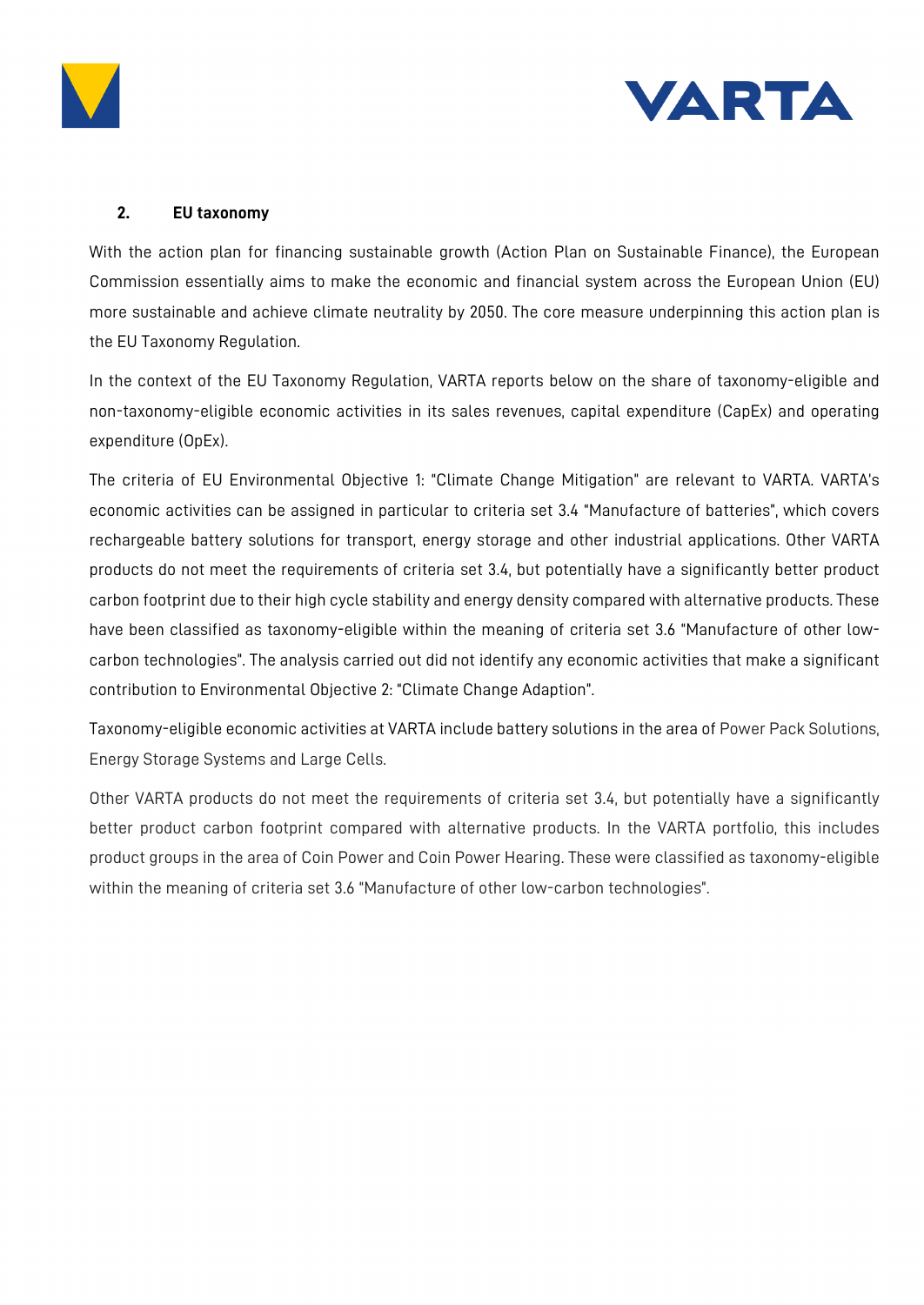



|                | absolute<br><u>In</u>    | Taxonomy-eligible | Non-taxonomy-eligible (%) |
|----------------|--------------------------|-------------------|---------------------------|
|                | terms ( $\varepsilon$ m) | (9/0)             |                           |
| Sales revenues | 902.9                    | 40.8              | 59.2                      |
| CapEx          | 220.1                    | 50.3              | 49.7                      |
| <b>OpEx</b>    | 43.2                     | 36.3              | 60.7                      |

This results in the following values:

Revenue is defined as net sales according to IFRS, as reported in the consolidated income statement, and therefore only relates to fully consolidated subsidiaries. Thus, companies accounted for using the equity method as held for sale or investment recognized directly in equity are not included. For further information on revenues, see page 44 of the Annual Report.

CapEx is calculated on a gross basis, i.e. excluding revaluations or scheduled/non-scheduled depreciation. CapEx comprises investments in non-current intangible or tangible assets, including assets acquired through asset or share deals, as shown in the consolidated balance sheet. For more information on CapEx, see pages 50 and 76 of the Annual Report. OpEx in the sense of taxonomy specifications includes non-capitalizable expenses recognized in the consolidated income statement, such as research and development, building refurbishment, short-term leasing, maintenance and upkeep as well as all other direct expenditure from maintaining property, plant and equipment to ensure the operational readiness of taxonomy-eligible assets.

For the 2022 financial year, VARTA will additionally have to report on the taxonomy conformity of taxonomyeligible products. As things stand, all products classified as taxonomy-eligible under criteria set 3.4 will also be taxonomy-compliant. Further checks are still required for products that have been classified as taxonomyeligible under criteria set 3.6.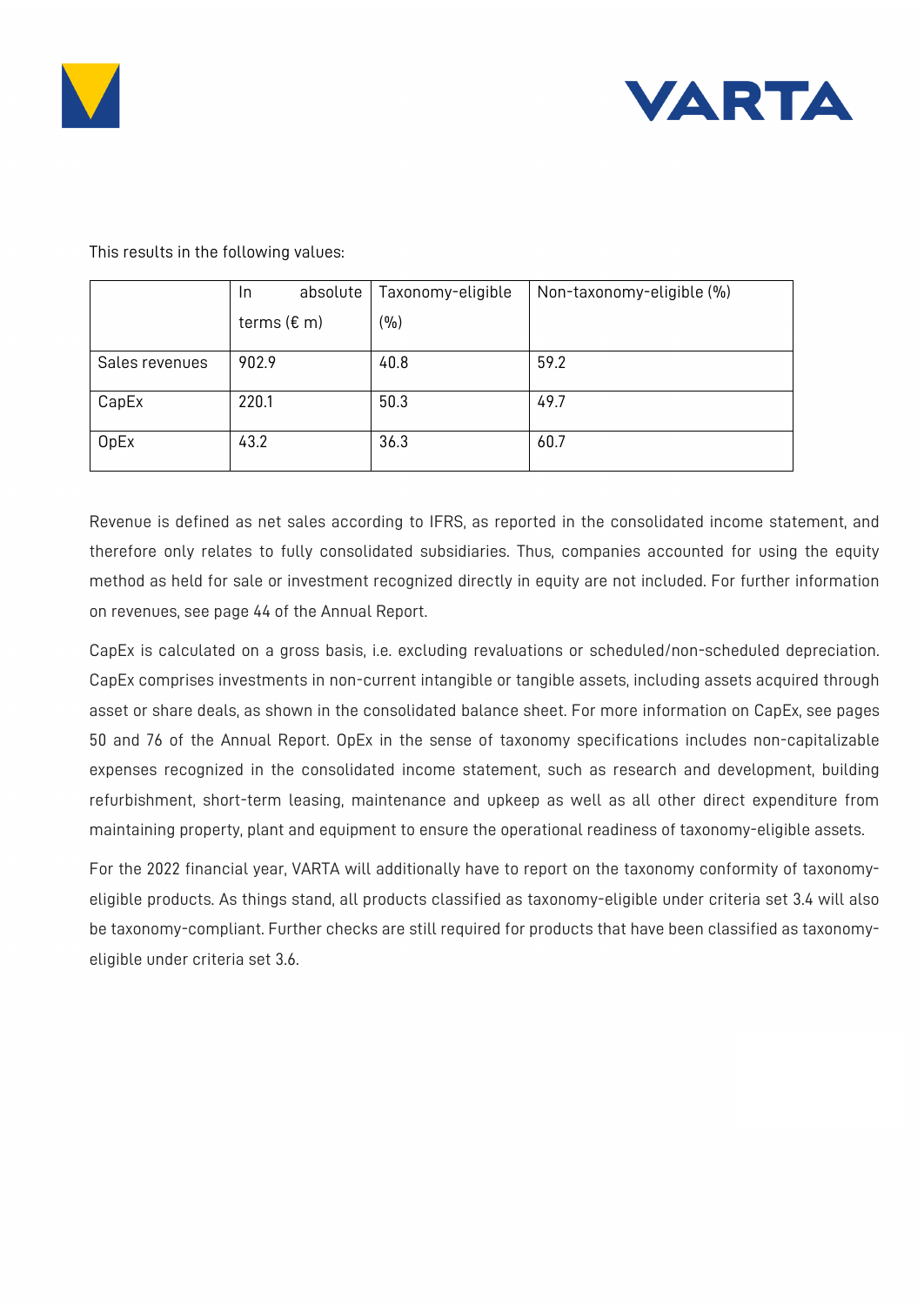



### **3. Personnel**

The successful development of the VARTA AG Group is founded upon the expertise and capabilities of its employees and represents an important non-financial indicator for the company. Around 4,700 employees worldwide contribute to the success of the company. Positive relationships based on mutual trust between employees and the company therefore represent something more than a mere ethical or legal claim:

In addition to training young people, in-house training and instruction ensure high levels of expertise among employees. The Group is interested in committed, motivated employees that enjoy working in strong teams to drive forward the company's innovation.

Our employees are distinguished by incredible commitment and dedication, in addition to motivation and loyalty.

This is, among other things, reflected in the comparatively low average staff turnover rate at all the Group companies in 2021 (VARTA AG-Group: 3.5%).

The Group places huge value on sustainable personnel policies with the aim of increasing both employee efficiency and satisfaction.

These aim to ensure that employees are bound to VARTA AG over the long term, enabling our staff to identify with the Company via common corporate goals and values. Employees tend to stay with the company for many years, allowing them to gain profound professional expertise within their respective area of responsibility. A balanced age profile furthermore promotes healthy knowledge transfer from generation to generation.

Generally speaking, the company is keen to monitor and maintain a balanced age profile of the staff complement. We aim to foster a working culture based on mutual respect and appreciation in which men and women alike are able to realize their professional goals.

The occupational health and safety of employees is a matter of great importance for the Group.

- Commitment to occupational health and safety: We are expressly committed to ensuring occupational health and safety and the wellbeing of our employees.
- We are working to eliminate hazards and minimize risks in compliance with our legal obligations and other requirements - as a minimum.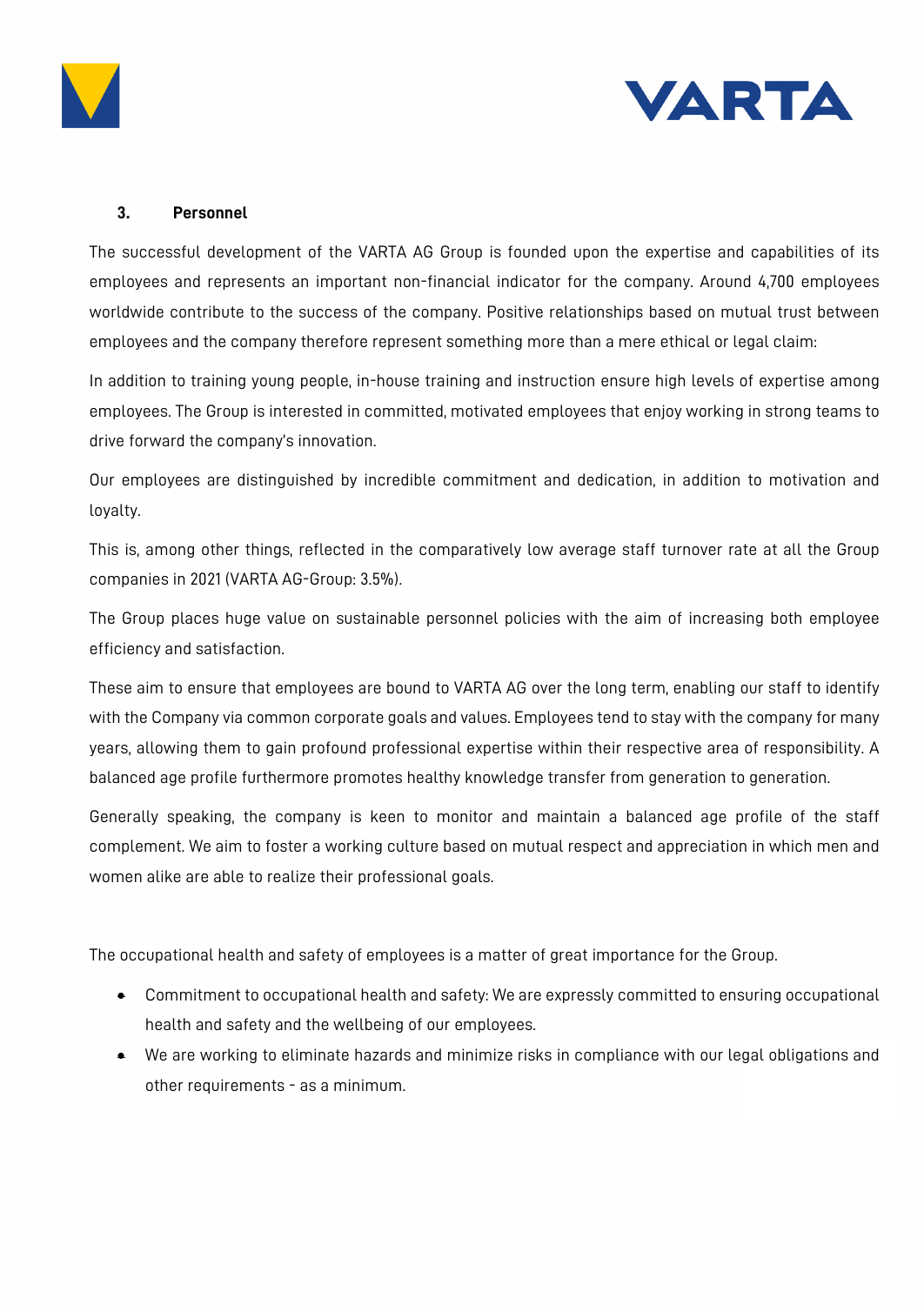



- Management responsibility: Management is responsible for ensuring that safe equipment, systems and tools are available and supplied in safe working order; it organizes training schemes with the aim of facilitating a safe working environment for all employees. All reported accidents are investigated and the health and safety precautions in place are regularly reviewed and assessed. The Health and Safety Officer reports to the management in regular review meetings.
- Employee responsibility: All employees are responsible for consistently implementing and upholding all processes linked to occupational health and safety. Employees are encouraged to identify weak points and support measures aimed at resolving these. They should assume responsibility for their own personal safety and that of their colleagues by always performing work duties safely and securely.

#### **4. Social causes**

The Group is involved in a variety of social causes. A detailed overview of corporate social responsibility activities can be found on our [Website.](https://www.varta-ag.com/de/ueber-varta/sponsoring)

Furthermore, we maintain contact with political decision-makers via the Zentralverband der Elektrotechnik und Elektroindustrie e.V. (ZVEI; German Electrical and Electronic Manufacturers' Association) and Deutsches Aktieninstitut (German Equities Institute).

### **5. Human rights**

Maintaining a respectful and conscientious environment is the secret to the success of VARTA AG. Our actions are guided by our corporate values, the [Global Code of Conduct](http://www.varta-ag.com/compliance/) and our [sustainable procurement policy.](https://www.varta-ag.com/fileadmin/varta_ag/publications/Corporate_Social_Responsibility/2021-08-17_Policy_VARTA_en.pdf) Furthermore, VARTA Microbattery GmbH has operated in accordance with the ZVEI Code of Conduct since 2017 and the VARTA AG Group has been a member of the amfori BSCI initiative since March 2020.